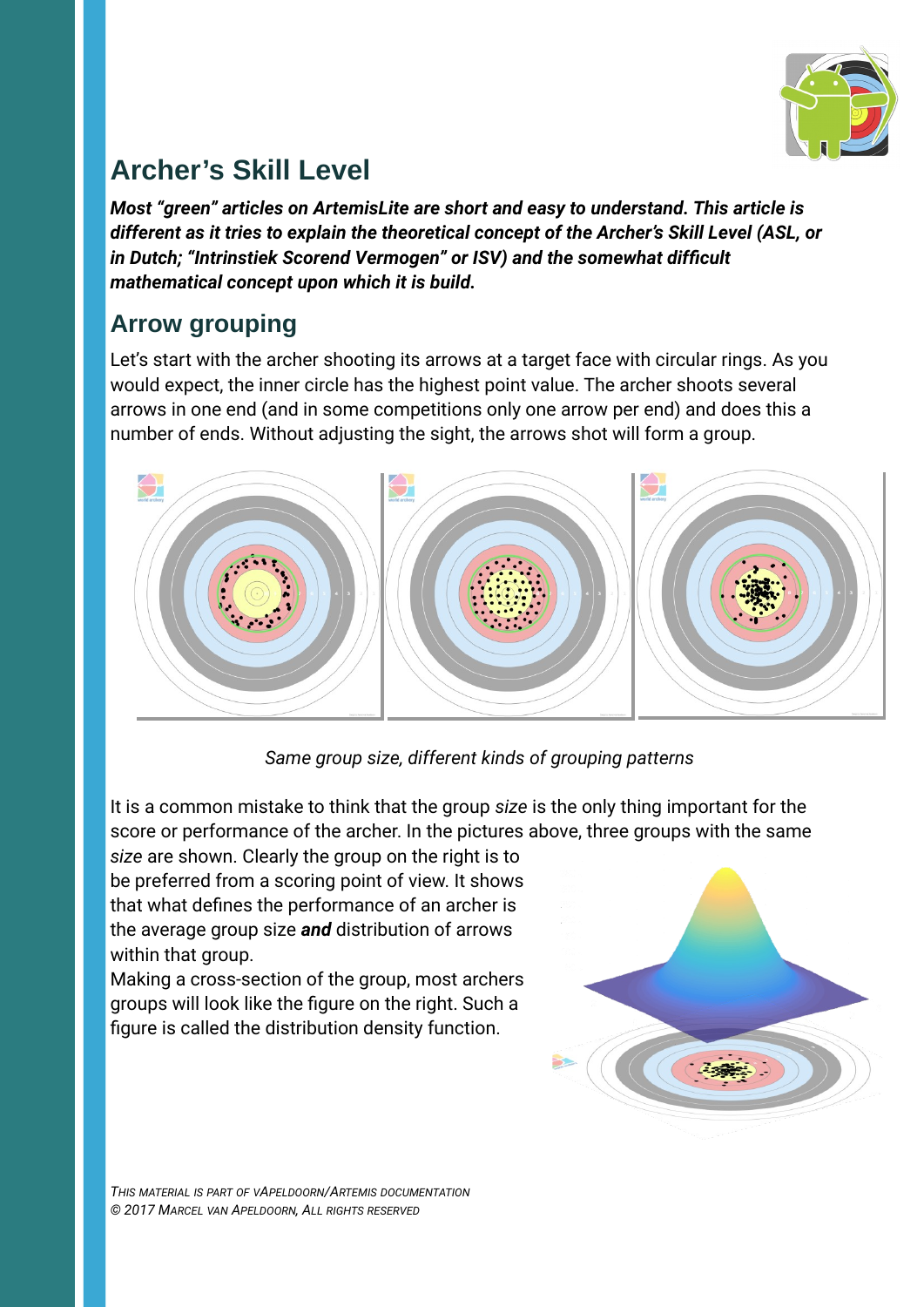

## **The standard distribution**

Under certain assumptions (normally distributed groups), these groups can be characterized by a single parameter; the group standard deviation *σ* Let's start with some advanced math; a random variable *X* is said to be normally distribute with mean  $\mu_\textnormal{x}$  and variance  $\sigma_\textnormal{x}{}^2$  if its probability density function is;

$$
f_X(x) = \frac{1}{\sqrt{2 \pi} \sigma_X} e^{\left(\frac{-(x-\mu_X)^2}{2 \sigma_X^2}\right)}
$$

2

If the position *P* of a single arrow in a right-handed coordinate reference system is denoted *(x,y)*. And if we assume;

- o The group is normally distributed.
- o The archers sight is set correct, thus the average of the group will be at the center *(0,0)*, thus  $\mu = \mu_X = \mu_Y = 0$ .
- o The group is circular, which means the standard deviation in *x*-direction equals that of the *y*-direction,  $\sigma = \sigma_{\chi} = \sigma_{\gamma}$ .
- o The *x-* and *y-*component are independent.

Later in this article we will validate these assumptions. The distribution density function for the 2 dimensional *(x,y)* case then becomes;

$$
f_{X,Y}(x,y) = \frac{1}{\sqrt{2\pi}\sigma_X} e^{\left(\frac{-(x-\mu_X)^2}{2\sigma_X^2}\right)} \cdot \frac{1}{\sqrt{2\pi}\sigma_Y} e^{\left(\frac{-(y-\mu_Y)^2}{2\sigma_Y^2}\right)}
$$

With  $\mu = \mu_X = \mu_Y = 0$  and  $\sigma = \sigma_X = \sigma_Y$ , this becomes

$$
f_{X,Y}(x,y) = \left(\frac{1}{\sqrt{2\pi}\sigma}\right)^2 \cdot \left[e^{\left(\frac{-(x)^2}{2\sigma^2}\right)} \cdot e^{\left(\frac{-(x)^2}{2\sigma^2}\right)}\right]
$$

$$
f(x,y) = \frac{1}{2\pi\sigma^2}e^{\left(\frac{-1}{2}l\left(\frac{x}{\sigma}\right)^2 + \left(\frac{y}{\sigma}\right)^2\right)}
$$

Changing to polar coordinates, with  $r^2 = x^2 + y^2$  and  $\varphi = \arctan\left(\frac{y}{x}\right)$  $\frac{y}{x}$  gives the distribution density function as a function of radius and angle.

$$
f(r,\varphi) = \frac{1}{2\pi\,\sigma^2} e^{\left(\frac{-1}{2}\left(\frac{r}{\sigma}\right)^2\right)}
$$

Integrating this distribution density function over  $2\pi$  and from 0 to r gives the probability density function and a function of the radius *r*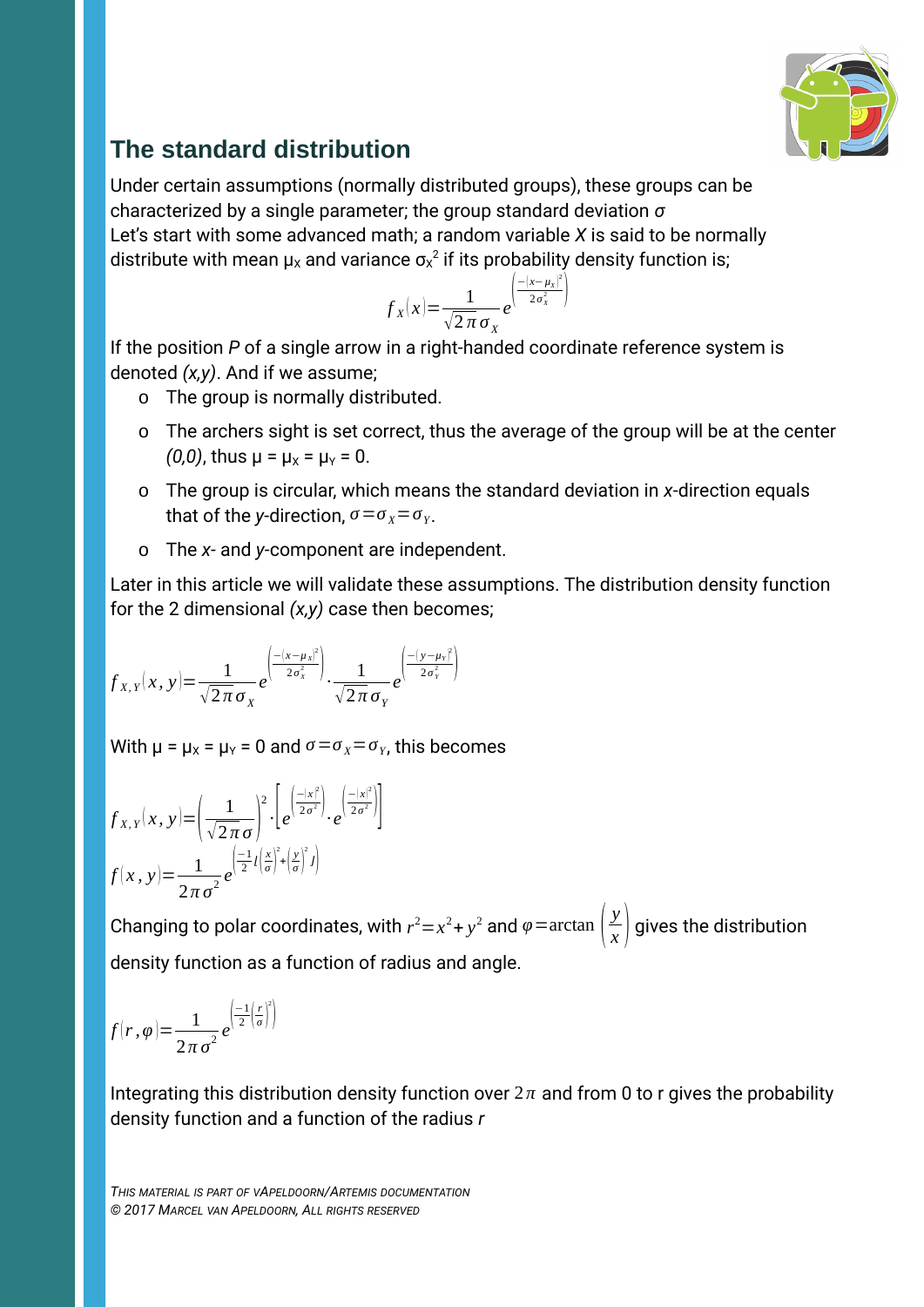$$
\begin{pmatrix} 1 \\ 0 \\ 0 \end{pmatrix}
$$

$$
f(r) = \int_{0}^{2\pi} \int_{0}^{r} f(r, \varphi) r dr d\varphi = \frac{r}{\sigma^2} e^{\left(\frac{-1}{2}\left(\frac{r}{\sigma}\right)^2\right)}
$$

The cumulative probability function *F(r)* is again integrating from 0 to radius *r*

$$
F(x) = \int_{0}^{x} f(r) dr \rightarrow F(r) = 1 - e^{\left(\frac{-1}{2}\left(\frac{r}{\sigma}\right)^{2}\right)}
$$

 $\frac{1}{2}$ 

This function calculates the probability of an arrow landing within distance *r* of the center for a given value of σ. The value of σ represents the skill level of an archer.

The expected score for an arrow, *S*, is then determined by overlaying the probability distribution on the target face rings and multiplying each rings probability with the value of that particular ring and then adding the result.

The probability *Fi* of an arrow with radius *Rarrow* hitting (or having a liner) within a certain target face ring with radius  $R_i$  is:

$$
{F}_{i} = 1 - e^{\left(\frac{-1}{2}\left(\frac{R_{i} + R_{\text{arrow}}}{\sigma}\right)^{2}\right)}
$$

The average arrow value *S* can be computed by calculating each probability contribution (from the outside of a ring *i+1*  to the outside of ring *i*) and multiplying this with the value of the ring *i* and then add all contributions for all rings on the target face.



$$
S\text{=}\sum_{i=1}^{n}\left[\left(\boldsymbol{F}_{i}\text{--}\boldsymbol{F}_{i\text{+}1}\right)\cdot\boldsymbol{V}_{i}\right]
$$

 $F_i$  = is the probability that the arrow hits within or is touching the *i* ring. *n* = the number of scoring rings on the target face, ring *i*=1 is the outer target ring and there is no ring higher than *n*. So  $F_{n+1} = 0$  $V_i$  = the scoring value of ring *i* on the target face,  $R_i$  = the radius of ring *i* on the target face in mm,

*Rarrow =* the average radius of the arrow shaft in mm.

The total score *T when shooting N* arrows, becomes;

 $T = N \cdot S$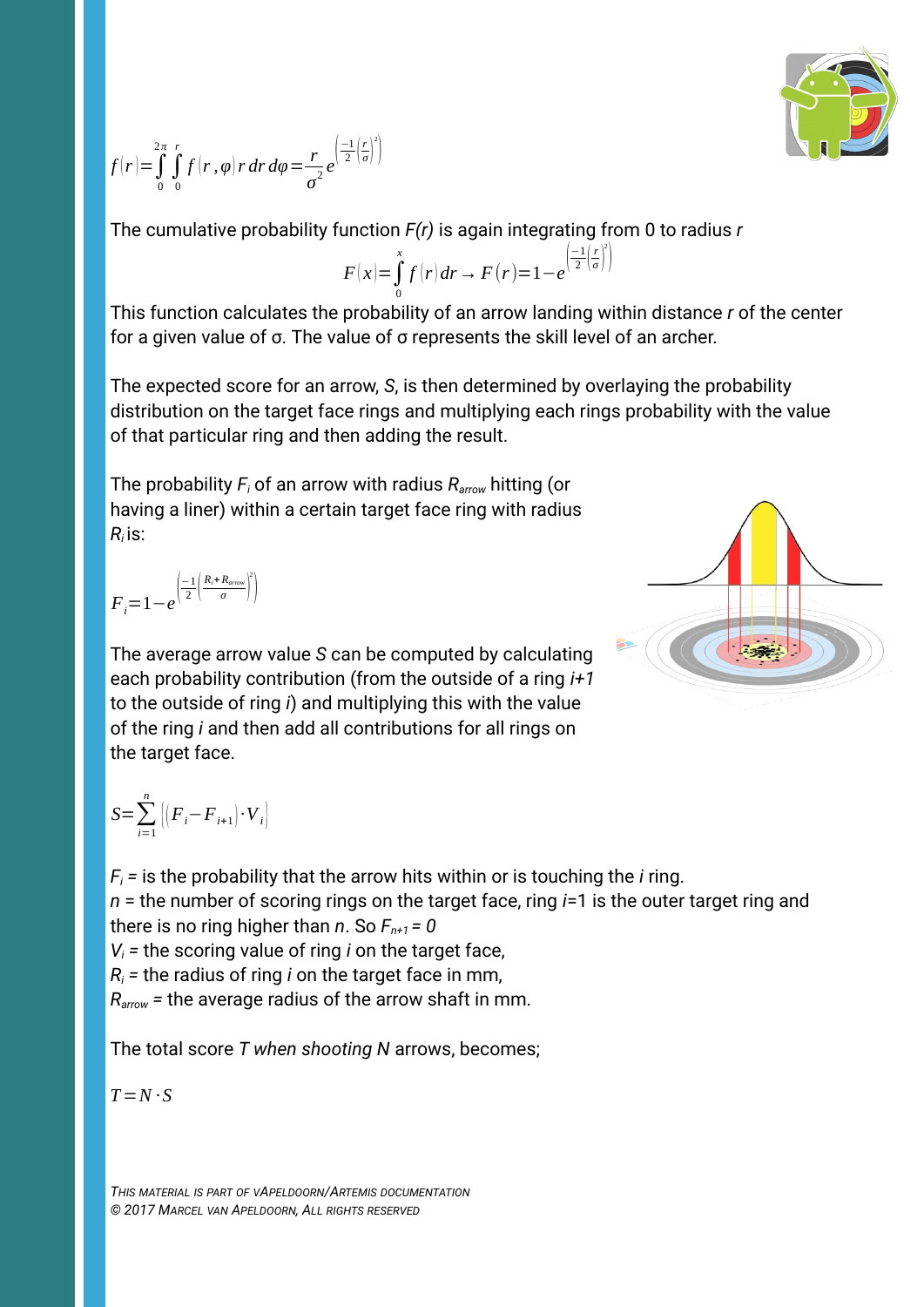

### **What we have until now;**

*If the grouping pattern of arrows behaves like a normally distributed group with standard deviation σ we can (using the described procedure) compute the average score of a single arrow (and thus the total score of N arrows) shot at some circular target face with rings that have certain scoring values*

#### **The archer's skill level model**

Now that we have a procedure of finding an arrow average, given a standard deviation. The next step is to find a value for this standard deviation.

The whole idea behind finding a model for the archer's shooting performance is that the skill of an archer remains constant; independent of how many arrows are shot, what kind of target-face geometry and scoring rules, and independent of shooting distance. Once the arrow leaves the bow, it doesn't matter how far it flies or what kind of target it encounters on the way. The accuracy of the arrow is all determined by the archer already.

In [1] such a model was proposed and also validated. The validation consisted of using actual scoring results of a big population of high level archers shooting different distances in near perfect weather. The model is denoted the (revised) Archery Australia Archer's Skill Level model. It uses a given number *I* that represents the archer's skill level and a distance *D* to compute a standard deviation *σ = f(I,D)*

$$
\sigma = \left(0.815 \cdot D + 0.185 \cdot \left(\frac{D^2}{50}\right)\right) \cdot e^{(-0.027 \cdot I + 2.57)}
$$

Where *D* is the distance to the target in meters and *I* is called the archer's skill level index. We see in this model that the standard deviation (or group size) increases with distance. In the study mentioned ([1]) each participating archer was assumed to have a constant skill level and the scores of every archer on 4 different distances was compared using this model. It was found that the modeling errors were well below 1 point and that the model was valid.

This means that given a score *S1* on one distance and target face, the model may be used to calculate the required skill level for shooting such a score. Once we have an indication of the skill level and we assume that an archer will shoot the next distances with the same skill level, we can actually predict the score of the archer on another distance and/or target face *S2*.

 $S_1 \leftrightarrow I_{constant} \leftrightarrow S_2$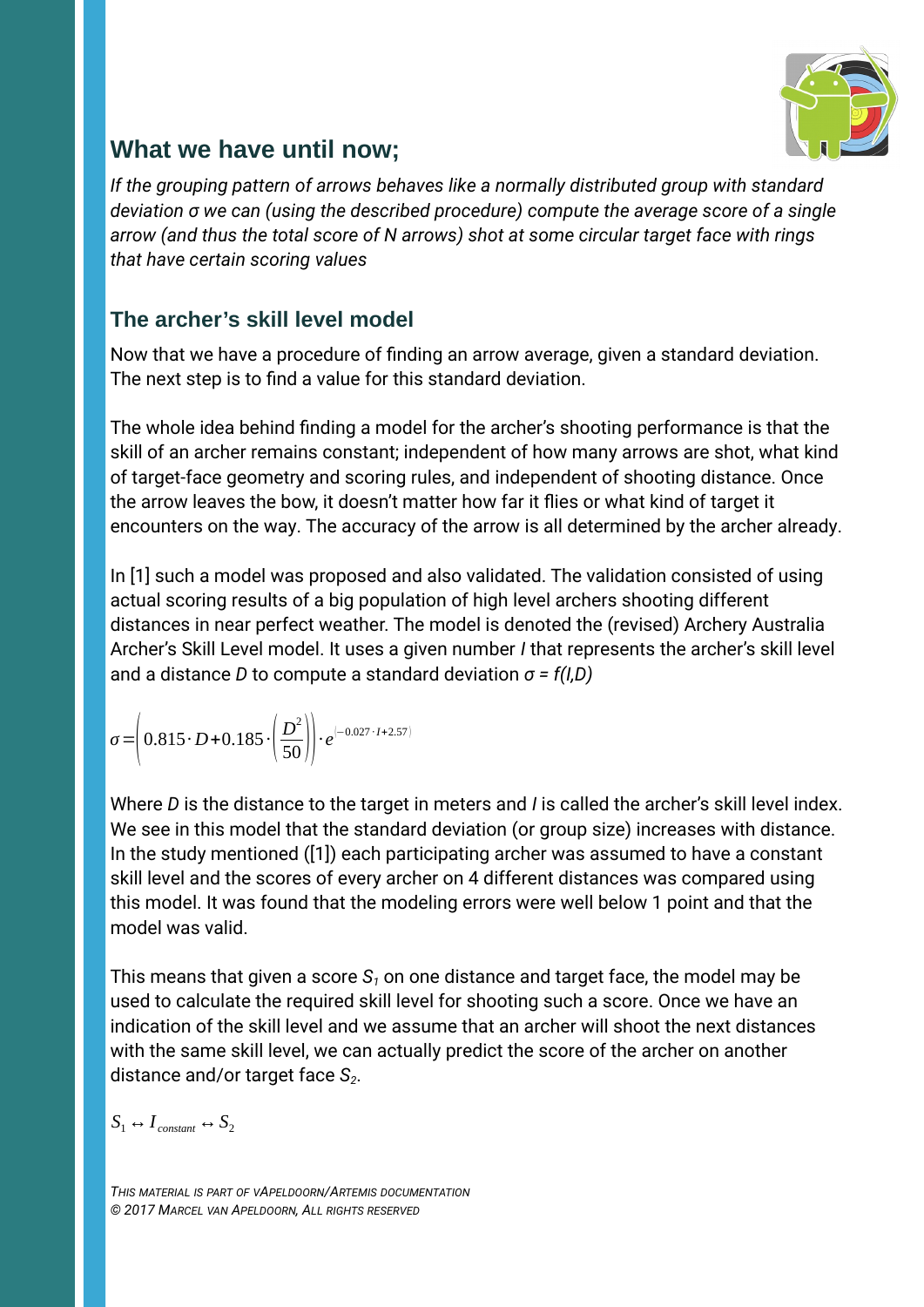

### **An example;**

As an example, let's try to find the average arrow score of an archer shooting with *5mm diameter arrows*, with *skill level 100* shooting at *122cm* target face at *70m*.

$$
\sigma = \left(0.815 \cdot 70 + 0.185 \cdot \left(\frac{70^2}{50}\right)\right) \cdot e^{(-0.027 \cdot 100 + 2.57)}
$$
  
\n
$$
\sigma = 75.18 \cdot e^{-0.13}
$$

*σ*=66.015

Let's look at the 10-ring, for which *i = n*. The radius is 61mm.

*F*11=0 (*by definition*) *F*10=1−*e* ( −1 2 ( 61+2.5 66.015 ) 2 )=0.3704 *F*9=1−*e* ( −1 2 ( 122+2.5 66.015 ) )=0.8311 *F*8=1−*e* ( −1 2 ( 183+2.5 66.015 ) 2 )=0.9807

If we put these results in a table, we get

| <b>Cumulative probability</b><br>function |        | <b>Ring value</b> | <b>Score contribution</b>    |        |
|-------------------------------------------|--------|-------------------|------------------------------|--------|
| $F_{11}$                                  | 0      | n/a               | n/a                          | n/a    |
| $F_{10}$                                  | 0.3704 | 10                | $(F_{10} - F_{11}) * V_{10}$ | 3.7037 |
| F <sub>9</sub>                            | 0.8311 | 9                 | $(F_9-F_{10})*V_9$           | 4.1464 |
| F <sub>8</sub>                            | 0.9807 | 8                 | $(F_8-F_9)*V_8$              | 1.1970 |
| F <sub>7</sub>                            | 0.9991 | 7                 | $(F_7F_8)^*V_7$              | 0.1284 |
| F <sub>6</sub>                            | 1.0000 | 6                 | $(F_6 - F_7) * V_6$          | 0.0055 |
| $F_5.F_1$                                 | 1.0000 | 51                | $\cdots$                     | 0.0001 |
|                                           |        |                   | <b>Arrow average</b>         | 9.1812 |

So, an archer with a skill-level of 100 will be able to shoot a 72 arrow-round score on 122cm target face at 70m of 72\*9.1812 of **661**

As the example shows, this model is able to find a score from a given archer's skill level, a distance and target face geometry including ring values.